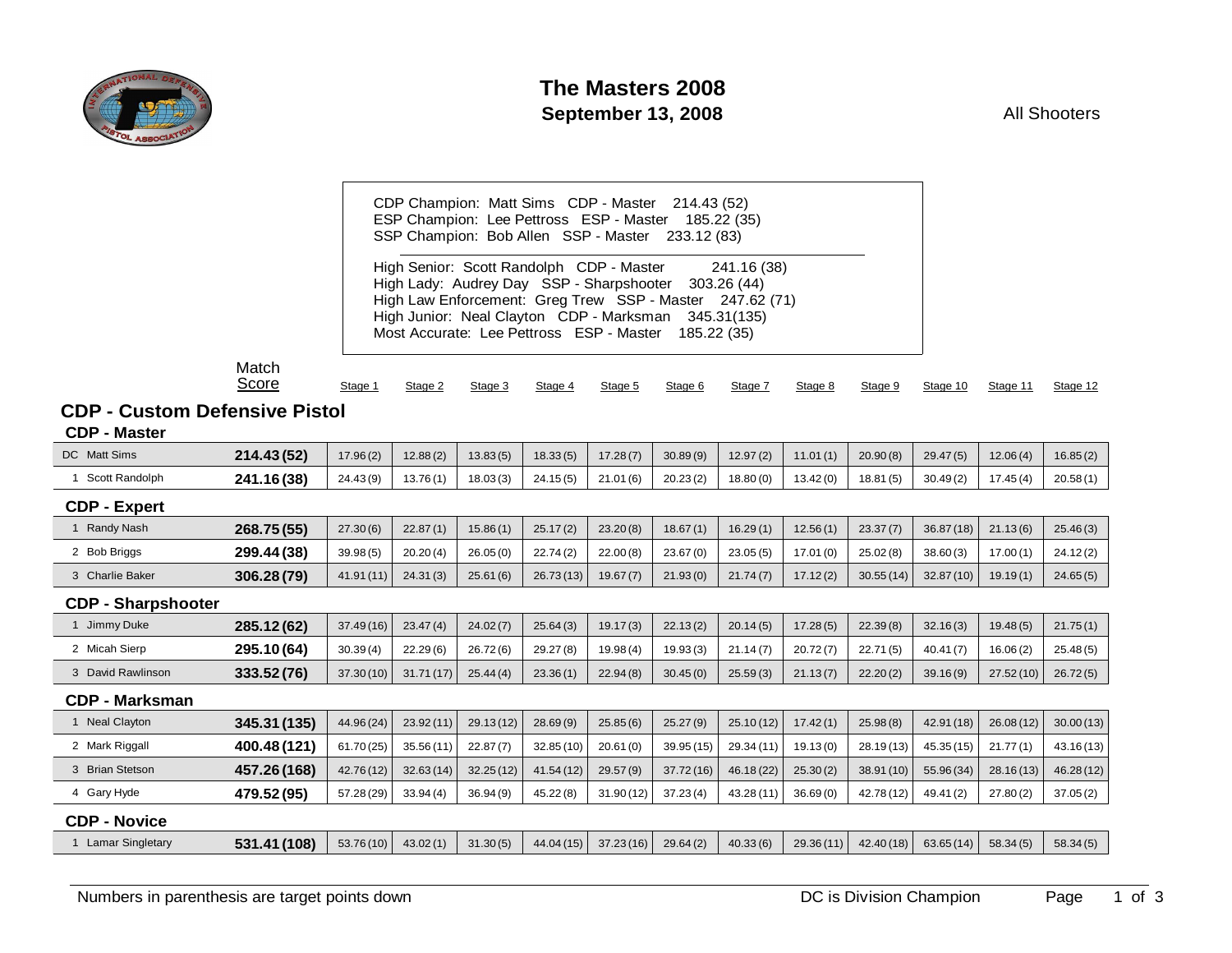

## **The Masters 2008 September 13, 2008**

All Shooters

Match <u>Sc</u>

| core |  |  |  |  |  |  |  |  |  | Stage 1 Stage 2 Stage 3 Stage 4 Stage 5 Stage 6 Stage 7 Stage 8 Stage 9 Stage 10 Stage 11 Stage 12 |  |  |
|------|--|--|--|--|--|--|--|--|--|----------------------------------------------------------------------------------------------------|--|--|
|------|--|--|--|--|--|--|--|--|--|----------------------------------------------------------------------------------------------------|--|--|

### **ESP - Enhanced Service Pistol**

#### **ESP - Master**

| <b>DC</b> Lee Pettross            | 185.22 (35)  | 16.19(0)   | 13.52(3) | 13.07(3)   | 15.60(2)   | 13.60(2)  | 15.21(0)   | 16.17(7)   | 13.25(4)  | 15.75(3)   | 23.53(3)   | 12.06(3)  | 17.27(5)  |
|-----------------------------------|--------------|------------|----------|------------|------------|-----------|------------|------------|-----------|------------|------------|-----------|-----------|
| 1 Joe Day                         | 251.03 (39)  | 25.75(4)   | 15.08(3) | 18.89(5)   | 19.18(0)   | 16.53(0)  | 22.92(4)   | 21.36(5)   | 18.30(6)  | 18.14(1)   | 34.21(7)   | 19.80(2)  | 20.87(2)  |
| <b>ESP - Expert</b>               |              |            |          |            |            |           |            |            |           |            |            |           |           |
| 1 Bill Miller                     | 291.40 (92)  | 23.58(4)   | 17.38(9) | 18.89(5)   | 37.67(14)  | 19.88(9)  | 25.18(3)   | 15.24(2)   | 14.57(2)  | 28.41 (14) | 30.13(9)   | 24.02(13) | 36.45(8)  |
| 2 Richard Cook                    | 295.61 (64)  | 25.53(5)   | 21.40(0) | 29.40(6)   | 23.44(5)   | 21.98(4)  | 23.07(8)   | 21.93(5)   | 16.51(1)  | 38.81 (21) | 34.69(4)   | 17.40(3)  | 21.45(2)  |
| <b>ESP - Sharpshooter</b>         |              |            |          |            |            |           |            |            |           |            |            |           |           |
| <b>Bill Masters</b>               | 292.19 (66)  | 31.43(12)  | 24.32(6) | 18.50(7)   | 24.68(6)   | 19.92(2)  | 20.76(2)   | 15.24(2)   | 23.40(13) | 33.02(6)   | 39.42(5)   | 18.47(2)  | 23.03(3)  |
| 2 Randy Robinson                  | 311.59(78)   | 32.15(20)  | 23.18(3) | 26.53(5)   | 23.10(4)   | 27.27(16) | 25.43(2)   | 25.95(9)   | 19.50(3)  | 25.29(7)   | 39.20(5)   | 19.53(1)  | 24.46(3)  |
| 3 Jim Watson                      | 319.05 (38)  | 32.40(6)   | 24.00(2) | 22.64(6)   | 27.02(1)   | 23.93(6)  | 22.09(1)   | 24.04(3)   | 22.33(0)  | 27.13(7)   | 47.94(0)   | 20.87(3)  | 24.66(3)  |
| 4 Rick Albright                   | 472.73 (103) | 52.76(25)  | 30.87(8) | 41.03 (10) | 34.94(8)   | 33.56(10) | 47.45(2)   | 31.37(7)   | 27.65(3)  | 37.85(7)   | 59.91 (14) | 27.82(6)  | 47.52(3)  |
| <b>ESP - Marksman</b>             |              |            |          |            |            |           |            |            |           |            |            |           |           |
| 1 Dustin McKinney                 | 403.71 (79)  | 34.09(11)  | 31.38(5) | 40.73(8)   | 29.92(6)   | 29.15(9)  | 37.03(3)   | 26.75(2)   | 22.05(4)  | 34.56(9)   | 67.00(13)  | 25.75(3)  | 25.30(6)  |
| 2 Kevin McKinney                  | 405.93 (119) | 43.85 (26) | 29.52(4) | 41.06 (32) | 37.88 (16) | 28.97(7)  | 37.13(1)   | 26.06(7)   | 24.17(7)  | 35.07(6)   | 48.05(3)   | 25.85(4)  | 28.32(6)  |
| <b>ESP - Unclassified</b>         |              |            |          |            |            |           |            |            |           |            |            |           |           |
| 1 Larry Thomas                    | 371.40 (151) | 38.08 (22) | 18.68(4) | 41.09 (40) | 26.09(4)   | 26.30(14) | 34.72(15)  | 41.28(6)   | 19.30(3)  | 25.93(7)   | 40.94 (21) | 27.27(10) | 31.72(5)  |
| <b>SSP - Stock Service Pistol</b> |              |            |          |            |            |           |            |            |           |            |            |           |           |
| <b>SSP - Master</b>               |              |            |          |            |            |           |            |            |           |            |            |           |           |
| DC Bob Allen                      | 233.12(83)   | 24.73(15)  | 15.79(6) | 15.31(6)   | 18.96(3)   | 18.01(11) | 31.47(6)   | 14.26(5)   | 13.97(6)  | 19.89(7)   | 24.61(2)   | 15.90(6)  | 20.22(10) |
| 1 Danny Carducci                  | 237.51 (59)  | 24.91(7)   | 15.42(9) | 23.19(11)  | 15.98(0)   | 13.61(1)  | 19.21(3)   | 15.75(6)   | 14.88(2)  | 27.76(9)   | 25.25(3)   | 14.46(5)  | 27.09(3)  |
| 2 Harold Jasper                   | 245.81 (77)  | 31.47(16)  | 15.75(5) | 16.31(5)   | 23.37 (10) | 18.69(5)  | 29.91 (13) | 13.46(0)   | 14.59(6)  | 23.01(9)   | 27.82(3)   | 11.81(1)  | 19.62(4)  |
| 3 Greg Trew                       | 247.62(71)   | 22.60(7)   | 15.36(4) | 20.68(6)   | 27.33(7)   | 18.48(9)  | 17.87(4)   | 19.69 (14) | 15.17(1)  | 19.61(5)   | 28.09(2)   | 21.57(10) | 21.17(2)  |

4 Carl Wimmer **277.92 (94)** 32.25 (10) 18.41 (9) 28.57 (18) 20.15 (5) 17.90 (5) 20.75 (7) 14.08 (2) 26.27 (15) 25.25 (4) 28.87 (8) 14.95 (2) 30.47 (9)

Ron Holland **DQ**